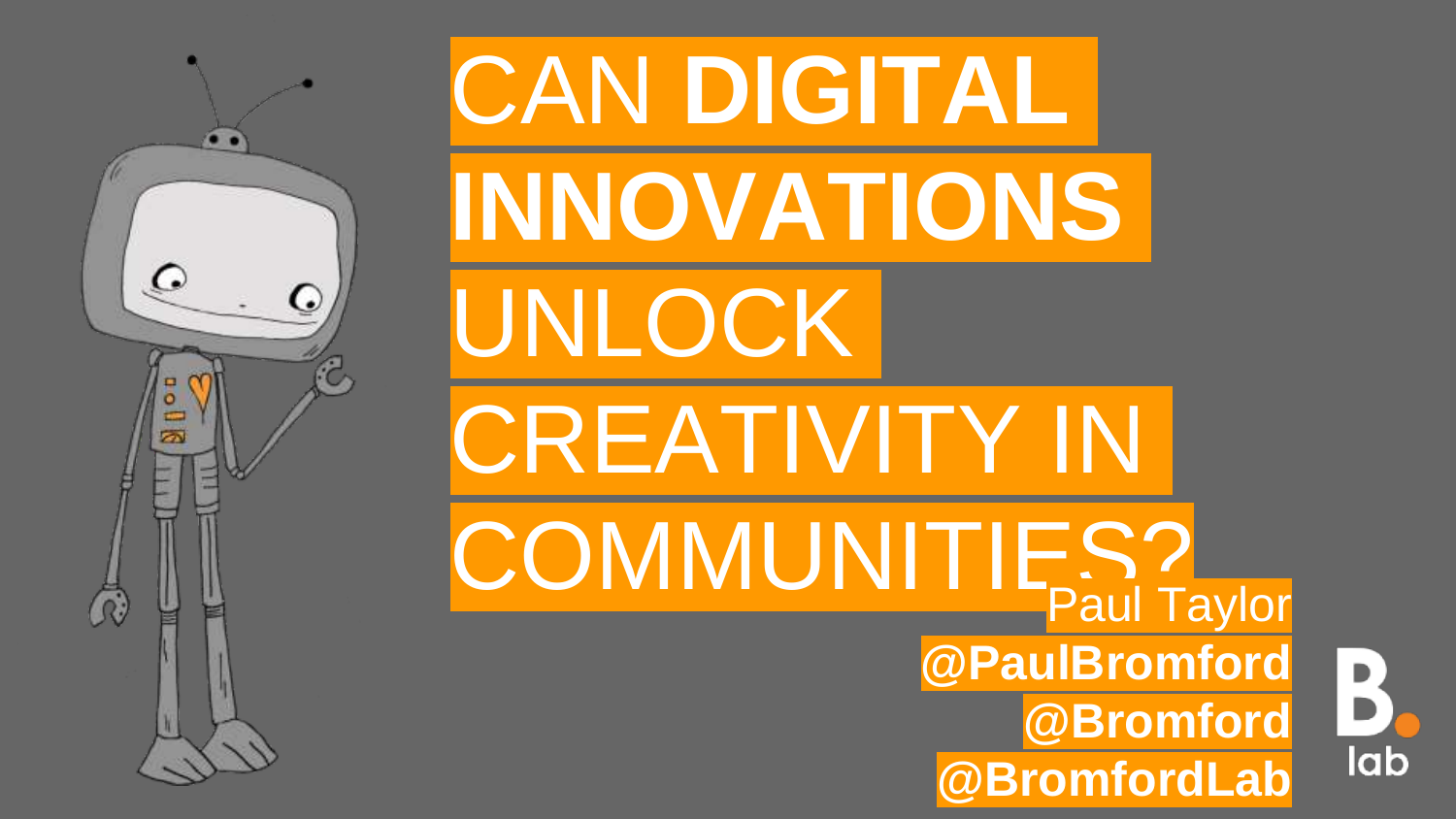## The innovation problems we all need to fix

## Globally we are all working on the same

## Technology has speeded up but productivity

has slowed

action

problems

## Lots of money for reports but little for practical

No coordination to scale existing innovations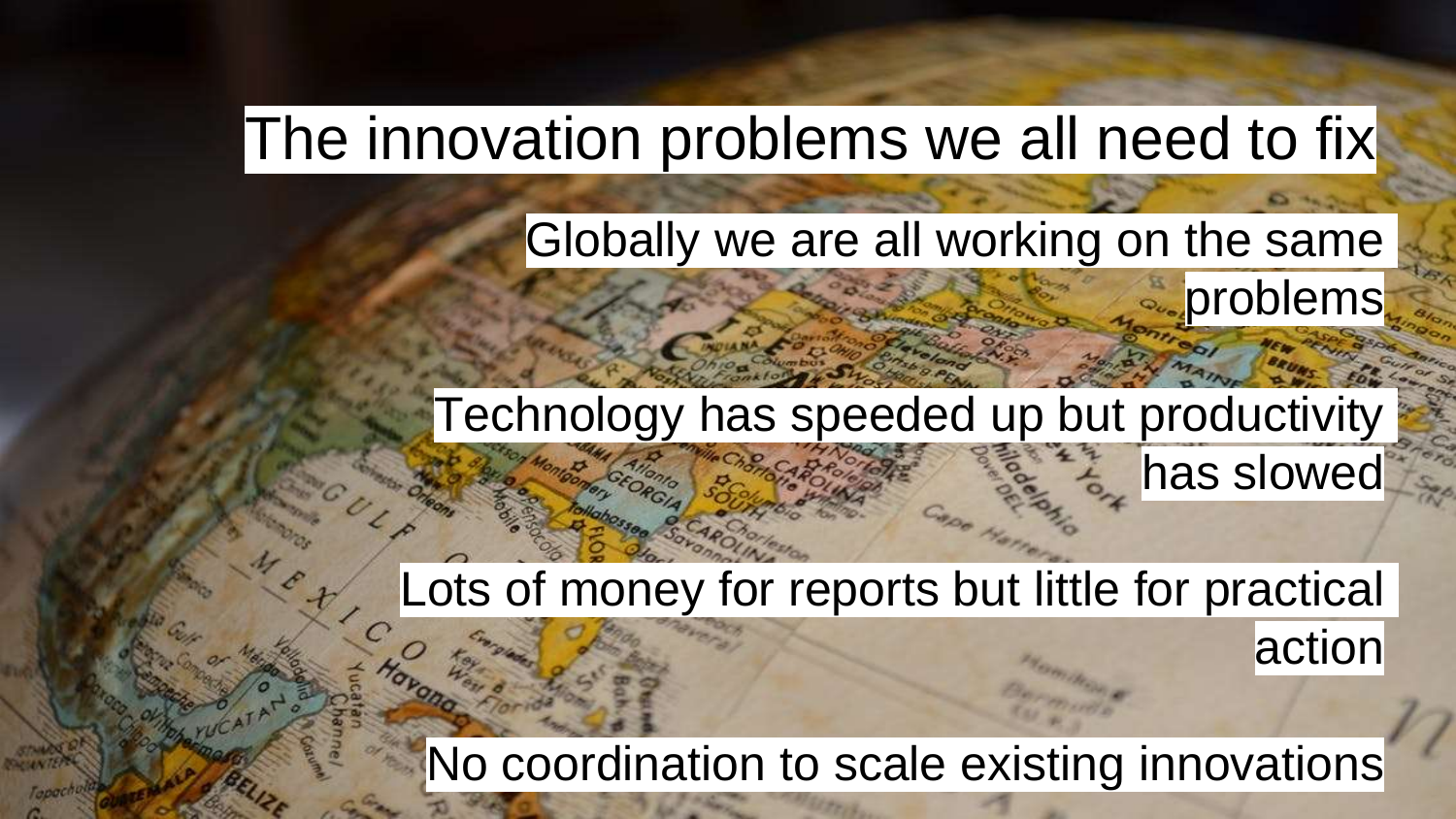## What Bromford set out

## **Replacing**

to fix

Poor problem definition Fear of failure Linitiative-itis Zombie Projects



Evidence based fast fail experimentation

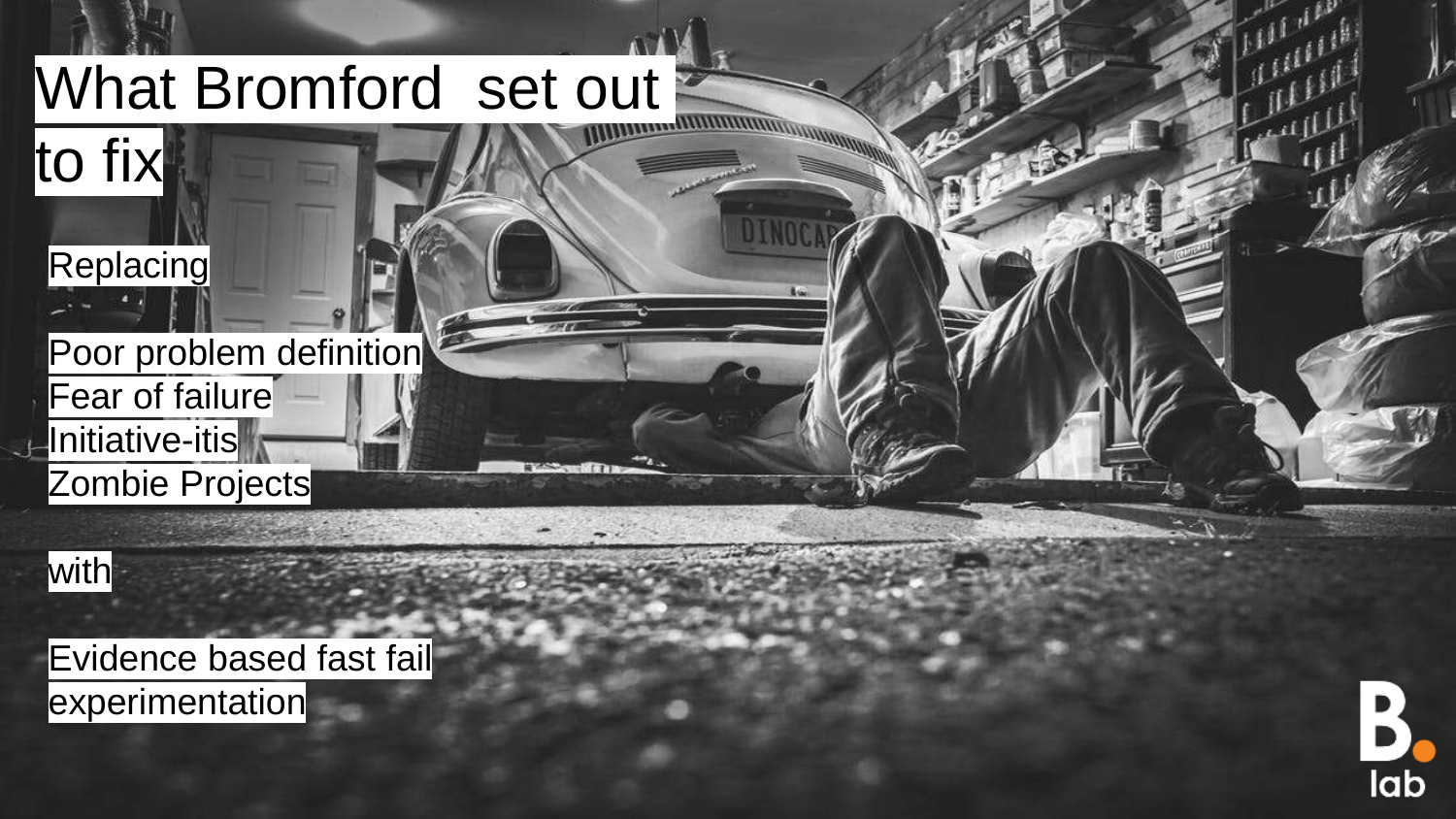**"Hey John, wouldn't it be great if we had a portal that would allow us to login and access all of our transactions with the council, in one place, at anytime?!"**

# **SAID NOBODY EVER!**

lab

**@BromfordLab**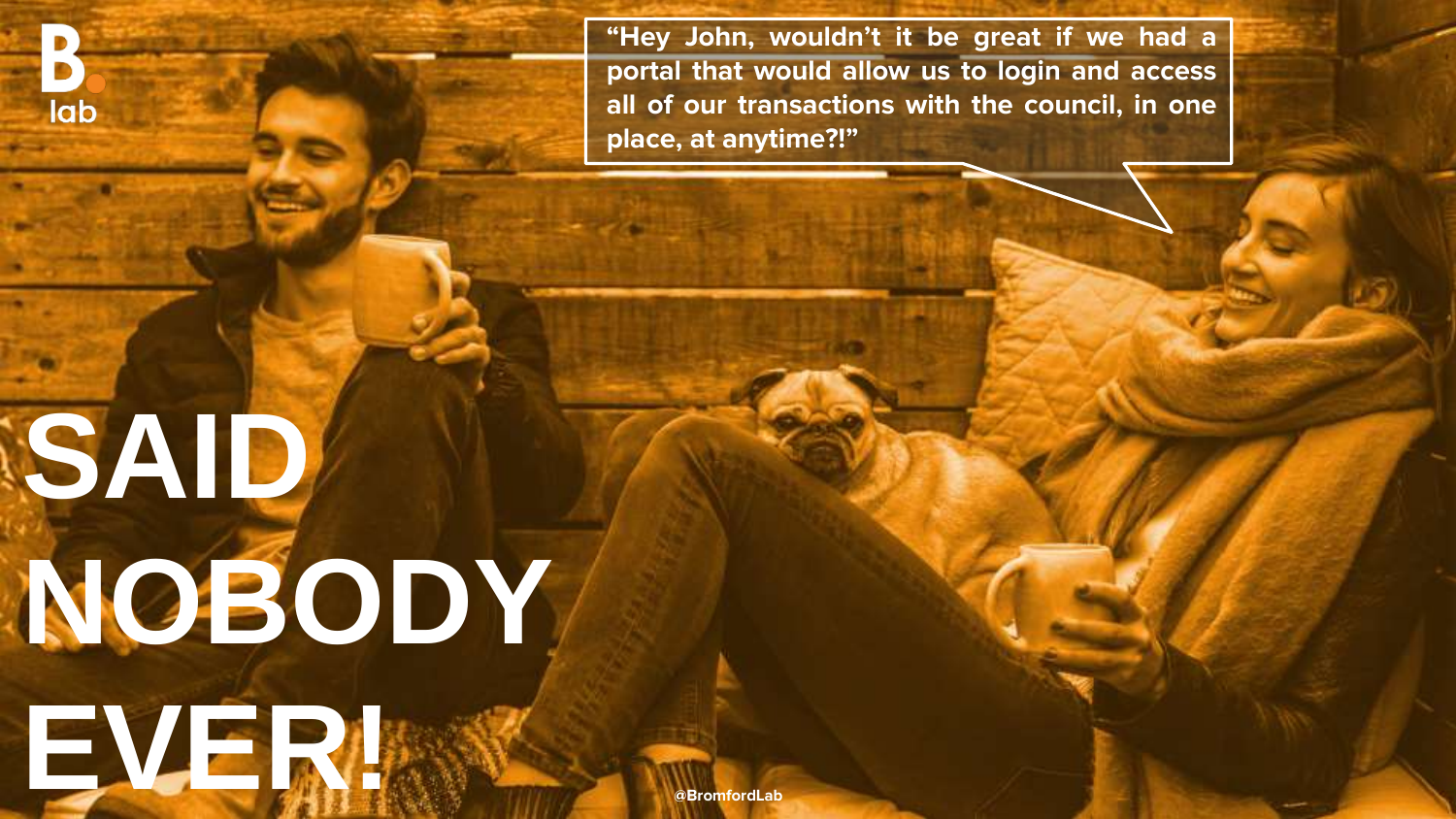## **Journey to Localities**

In 2014/15 Bromford trialled a new model of housing management. We gave it the catchy title of "Service Offer Pilots".

**Starting Well** Starting Well offered intensive face to face coaching to customers who need the most support to get off to the best possible start in their new home.



#### **Money Advice Service**

Offered to all new customers in the pilot, the service provided a range of money advice services from simple budgeting to complex debt management.



**38 BS** 田田

#### **Assertive Housing Management**

A proactive coaching approach to our relationship with new customers based on individual need and aspirations as well as more assertive and prompt action where the relationship with the customer is not working.



#### **Employment and Skills**

This covered a range of interventions across all of our areas of operation; the Connect Hub, 121 skills coaching, work clubs and an Employability Skills Programme that supported customers to develop their work related skills and where appropriate, enter employment.



88 S.C. S FFI.

#### **Leaving Well**

To help Lichfield customers who are leaving us to end their tenancies in the best way possible. Each service was delivered by a different colleague.

lab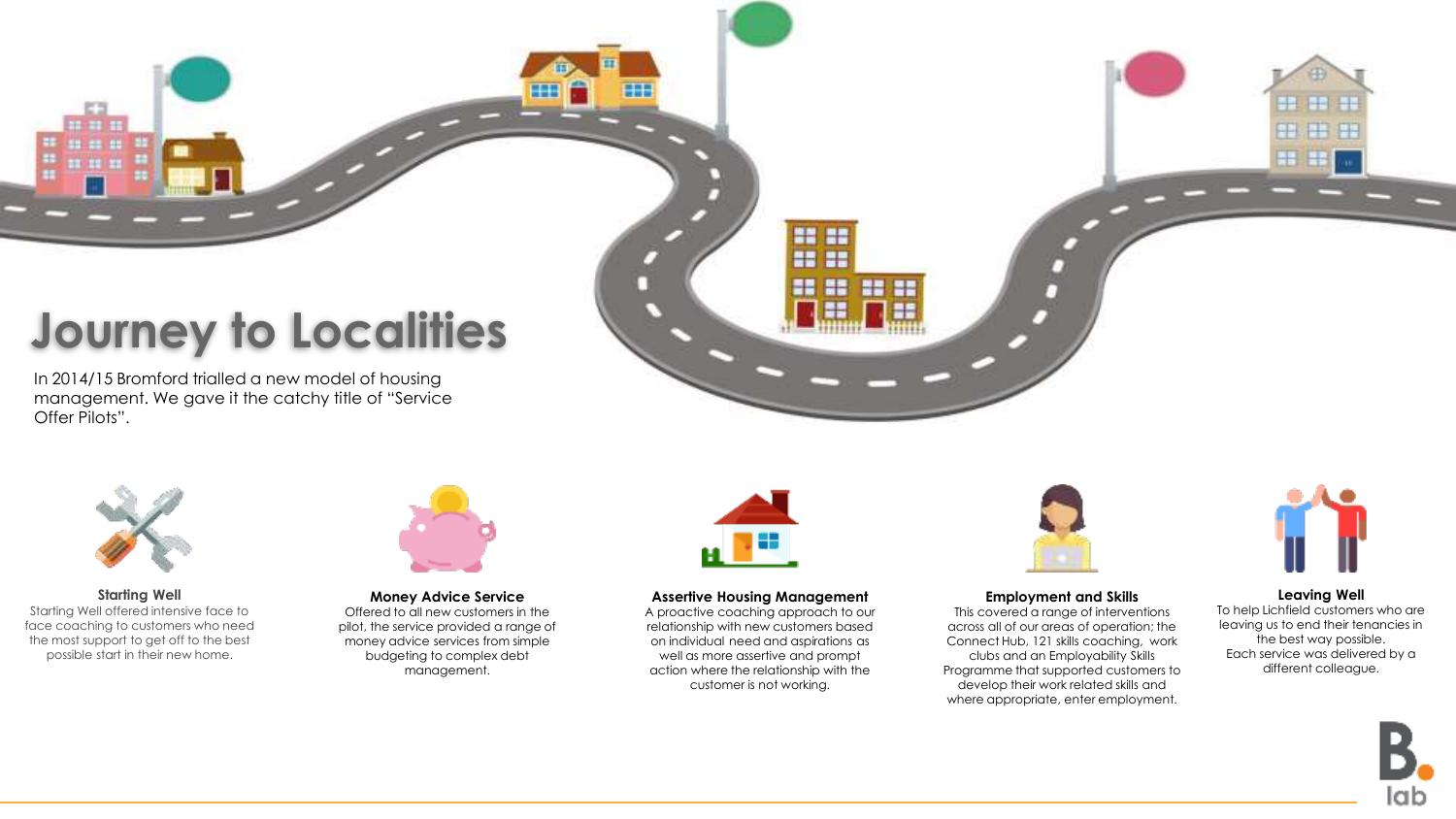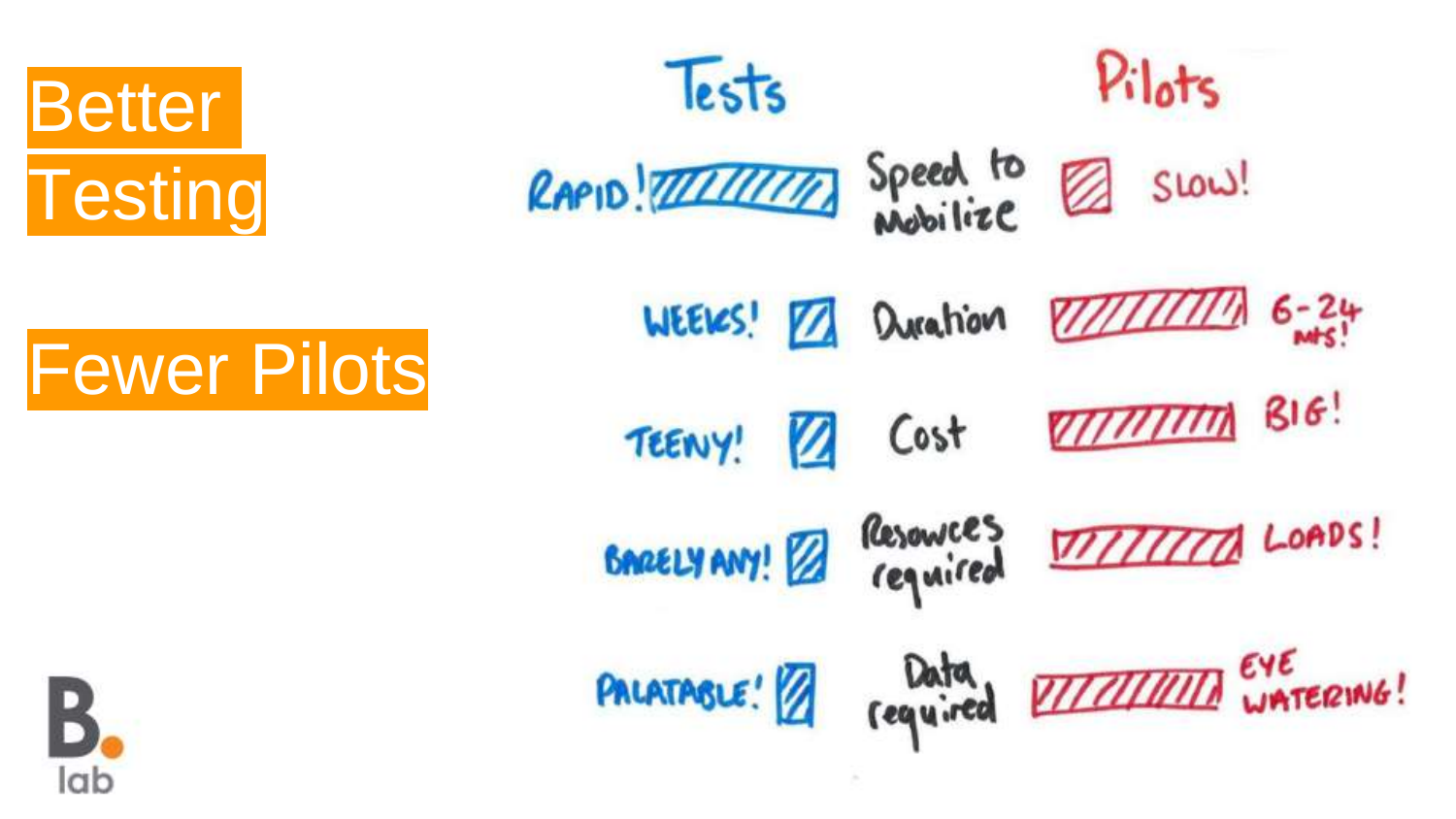### Managing Change at Bromford

## Our approach to solving the right problems



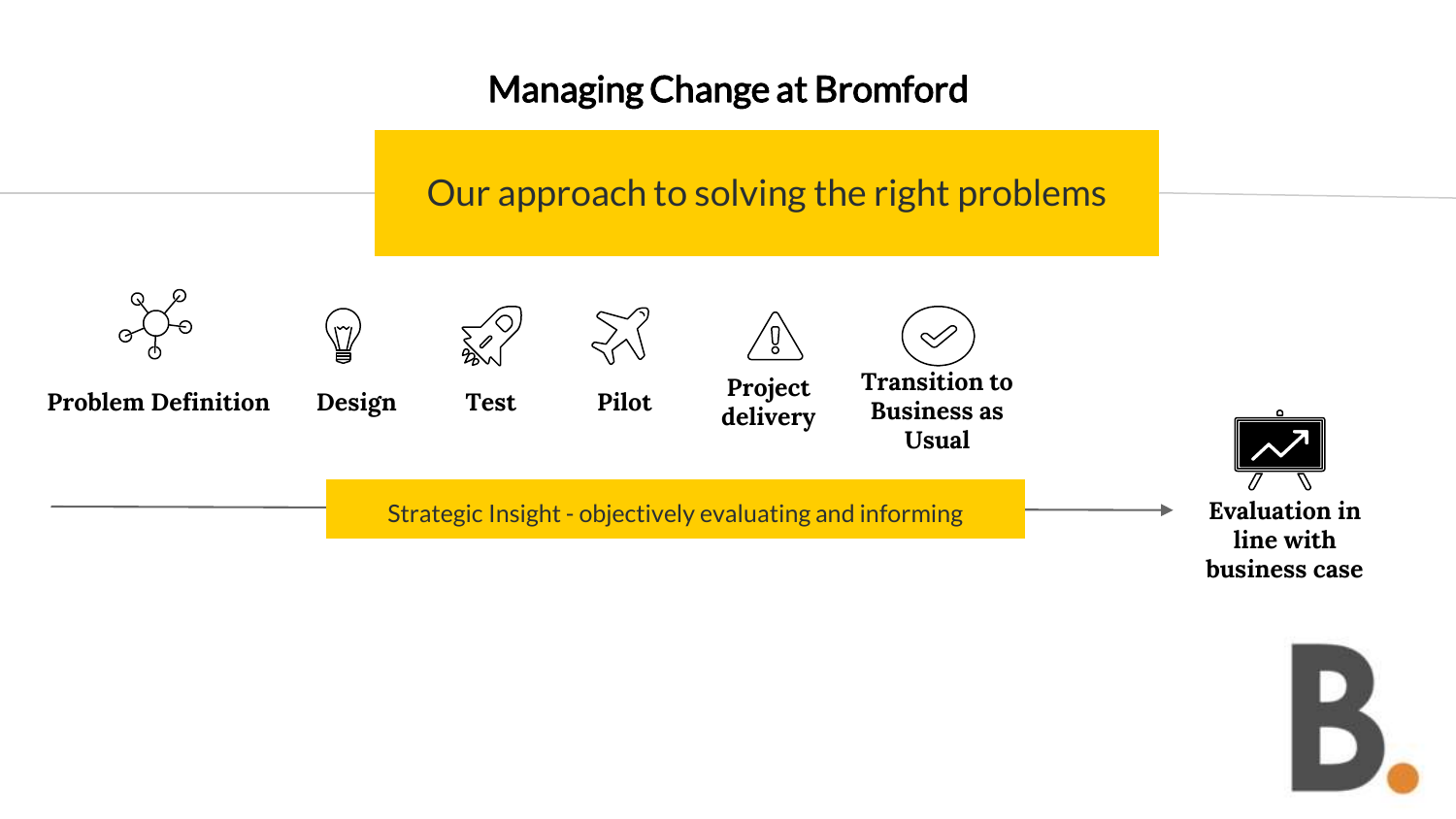$\Omega$ 

 $I$  Trello

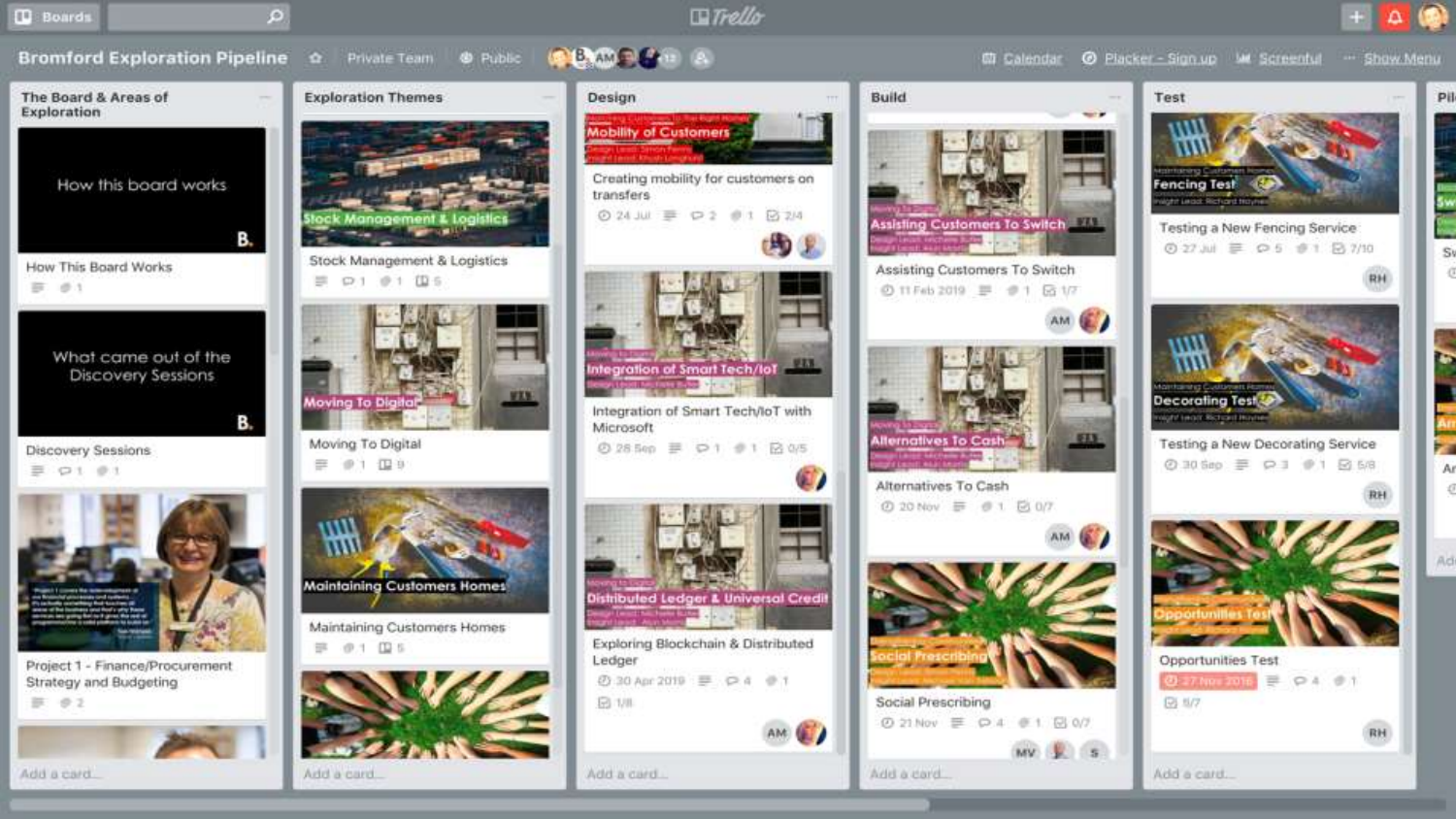**Innovation is all about getting** things wrong over and over again, but a bit less wrong at each **iteration** 

lab

Philippa Jones CEO Bromford